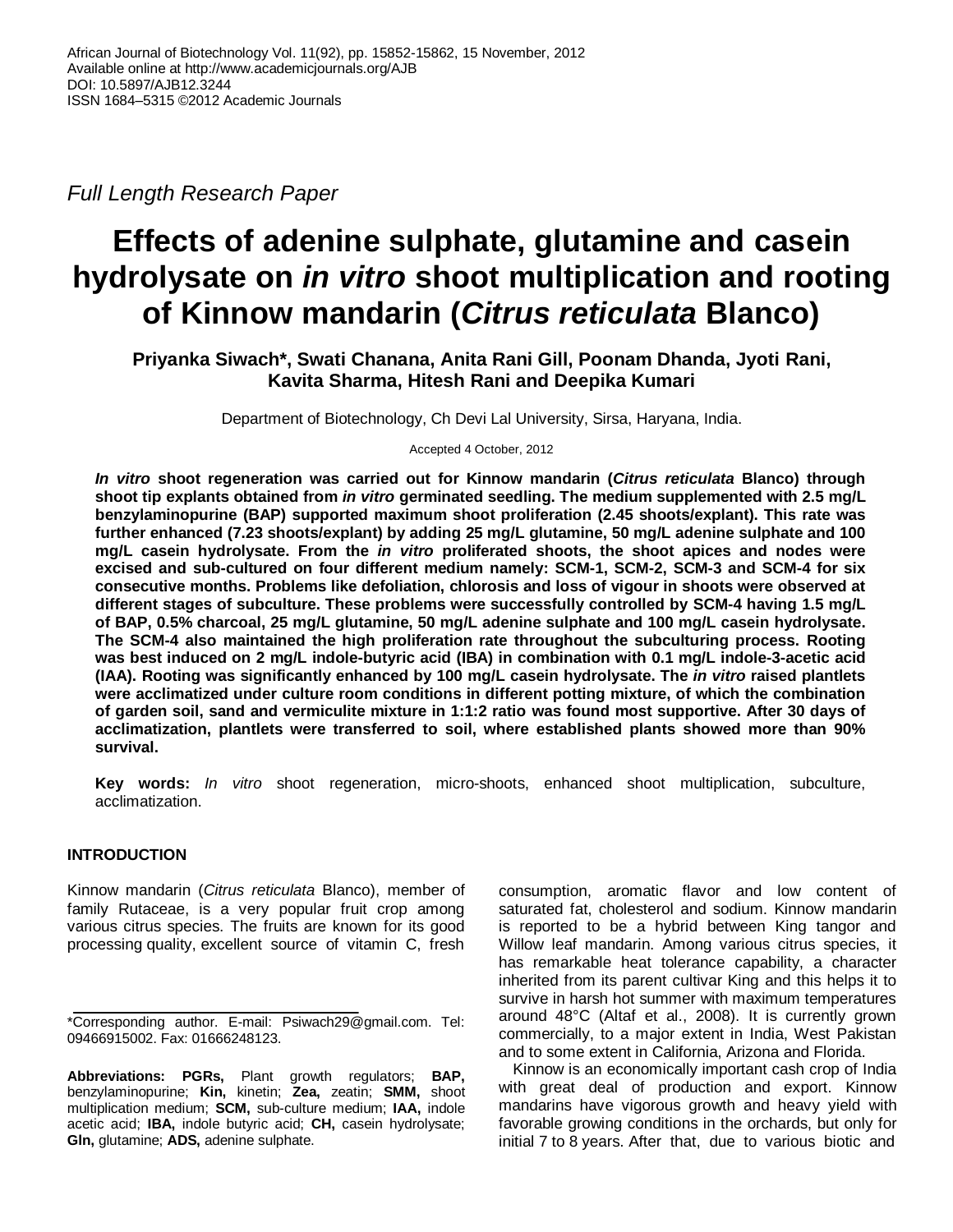abiotic factors, the decline of the trees start with sparse appearance, yellowing of leaves, sickly look, dried up growth, less number of fruits and smaller size of fruits, resulting in decline in productivity and hence huge financial losses (Naqvi, 2004). Kinnow mandarins are mainly propagated by bud grafting, which allow the transmission of unhealthy planting material to next generation. Further, propagation becomes limited to the season when buds are available.

Micropropagation system with high multiplication rate is not only an important asexual method for the production of healthy clonal plants, but also forms the basis for the introduction of genetic variation by genetic transformation or mutagenesis. A number of *in vitro* studies have been made on various other citrus cultivars (Rathore et al., 2007; Abdulaziz and Al-Bahrany, 2002; Carimi et al., 1999; Savita et al., 2010). Few studies have also reported the *in vitro* shoot regeneration in Kinnow mandarin either through direct shoot organogenesis (Usman et al., 2005; Altaf, 2006; Al-Khayri and Al-Bahrany, 2001; Altaf et al., 2009) or through somatic embryogenesis (Parveen et al., 2005; Gill et al., 1995). The explants, excised from a mature tree, generally suffer from some bacterial, fungal or viral infections, which are very frequent in Kinnow trees making the establishment of aseptic cultures a tedious process. Sometimes additional steps of chemotherapy are also being carried out (Sharma et al., 2007) and the results are also not consistent and reproducible. The initiation of cultures from *in vitro* raised seedlings can be a good alternative to the explants from mature tree. Hassanein and Azooz (2003, 2004) reported various factors for *in vitro* seed germination of *Citrus reticulata* Blanco, but the study lacked the discussion about frequency of shoot regeneration and proliferation rate of shoots under various *in vitro* conditions. Further no discussion has been made regarding shoot multiplication during repeated sub-cultures, which is required for round-theyear supply of healthy planting material. So there is a need to further modify the micropropagation protocol for Kinnow mandarin which can fulfill the commercial demand of healthy planting material of this tree.

Adenine, in various forms enhances the growth of isolated meristem tips, induces the proliferation of axillary shoots in shoot cultures and promotes the adventitious shoot formation indirectly from calli or directly from the explants (Van Stedan et al., 2008). Many reports specify that organic nitrogen source like amino acids instead of inorganic source like nitrates or ammonium sulphates, can improve the cell proliferation as well as regeneration in specific genotypes (Vasudevan et al., 2004; Asad et al., 2009). Some studies report mixture of amino acids (like Casein hydrolysate), rather than a single amino acid, as very supportive for shoot multiplication even in prolonged cultures (Nasir et al., 2011). In the present study we have examined the effects of different concentrations and combinations of adenine sulphate (ADS), glutamine (Gln) and casein hydrolysate (CH) during different stages of micropropagation of Kinnow mandarin; no reports being available for this till date. We report the accomplishment of a highly efficient micropropagation system (with high, sustainable shoot multiplication rate, efficient rooting and acclimatization) for *C. reticulata* Blanco using explants from *in vitro* raised seedling.

## **MATERIALS AND METHODS**

Fruit samples were collected during the months of November, 2009 to February, 2010, from a healthy looking young tree growing in the orchard of Department of Horticulture (Government of Haryana State), Sirsa, India. The fruits were peeled off and seeds were collected in a beaker having the fresh juice/pulp of these fruits (to avoid drying of the seed coats during the entire process of fruit peeling and seeds removal). After complete isolation, seeds were thoroughly washed under tap water for 15 min to remove mucus and sugars present on the seed coat. The seeds were dipped in 0.2% Tween-20 solution for 10 min followed by thorough rinsing with double distilled water. Then the seeds were soaked in sterilized double distilled water for 30 min. This was followed by peeling of seeds under aseptic conditions in Laminar Air Flow chamber. Peeled seeds were then surface sterilized with 0.1% HgCl<sub>2</sub> for 5 to 7 s and subsequently thorough rinsing of seeds with sterilized double distilled water was carried out for 3 to 4 times to remove the traces of  $HgCl<sub>2</sub>$ .

## **Medium preparation**

The Murashige and Skoog (MS) basal medium (Murashige and Skoog, 1962) was used throughout the study. The basal media were modified by adding measured quantity of growth regulators (Aldrich Sigma Chemical Company, St. Louis, USA) and medium additives (Aldrich Sigma Chemical Company, St. Louis, USA), as required. The pH of the medium was adjusted to 5.8 using pH meter (pH tester 30), before adding Agar-agar Type-I (0.8%) (Aldrich Sigma Chemical Company, St. Louis, USA). The medium was melted in a microwave till the agar was fully dissolved in the solution. The media was poured equally (75 to 80 ml) in the flasks/magenta boxes (Tarsons products pvt. Limited) with constant shaking to avoid formation of agar clump. Sterilization of medium was carried out in an autoclave at 15 Psi and 121°C, for 15 to 20 min.

### *In vitro* **seed germination**

The surface sterilized seeds were placed on MS basal medium without any growth regulator and were incubated in culture room at  $25 \pm 2$ °C. The photoperiod conditions were varied, some were exposed to a photoperiod of 16 h (60 µmol  $m^2 s^1$ ) while some were incubated in complete dark conditions. Germination of seed in percent, length of the seedling was recorded after four weeks of cultures (Table 1). The average initiation day for germination was also recorded. For both the above treatments, 30 explants (seeds) were used and the experiment was repeated thrice.

#### **Effect of plant growth regulators (PGRs) and different additives on shoot regeneration and multiplication**

The shoot tips (ST) were excised from 28 days old *in vitro*  germinated seedlings and were inoculated on MS basal medium supplemented with various concentrations (0.5, 1.0, 1.5, 2.0, 2.5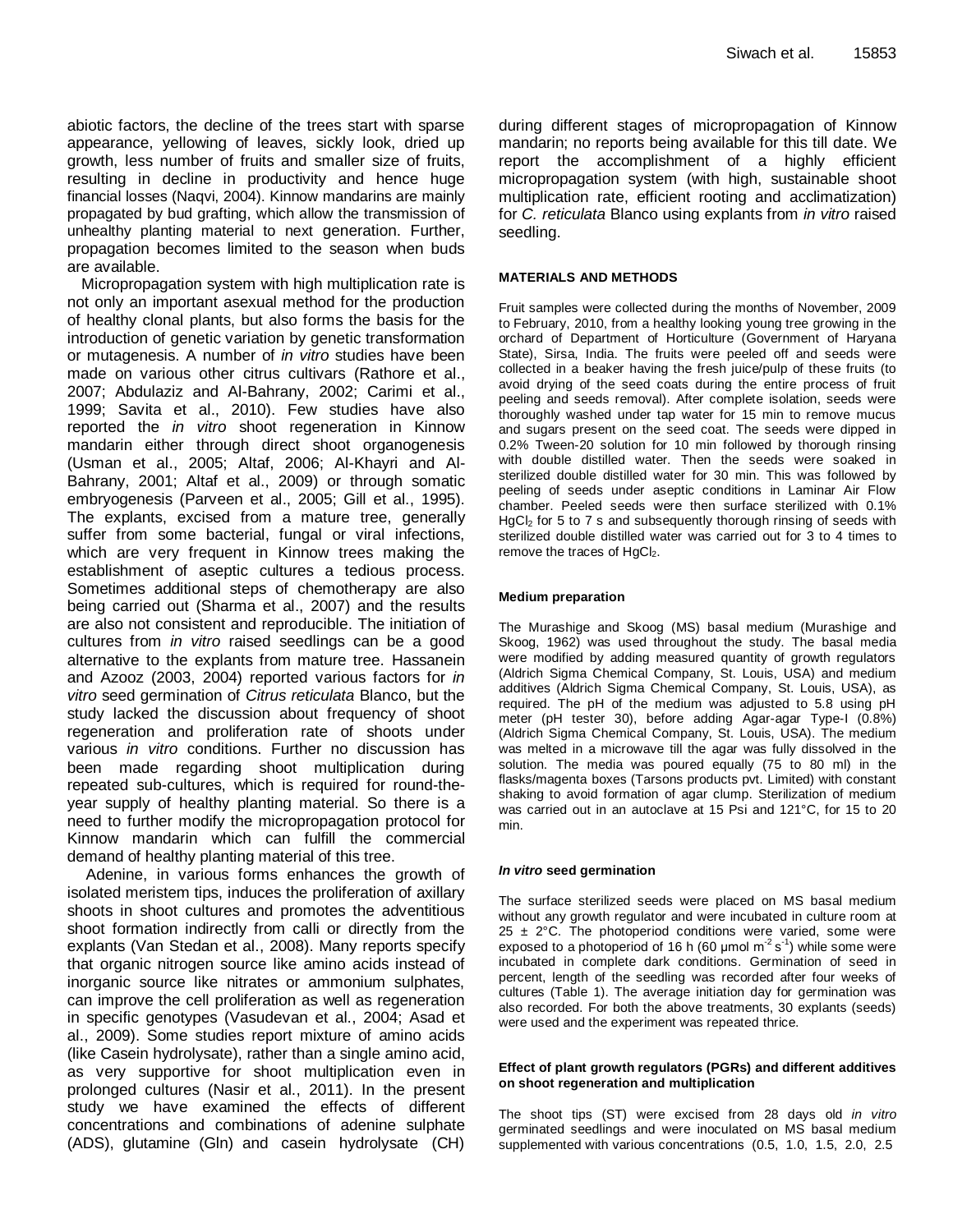**Table 1.** Effect of photoperiod on *in vitro* seed germination of Kinnow mandarin.

| S/N | Condition        | <b>Germination frequency</b><br>(after 28 days) | Length of seedling<br>$(after 28 days)$ (cm) | Initiation day for<br>germination |
|-----|------------------|-------------------------------------------------|----------------------------------------------|-----------------------------------|
|     | Complete dark    | $93.33 \pm 04.63$                               | $04.31 \pm 00.15$                            | $10.23 \pm 00.20$                 |
|     | 16 h photoperiod | $83.33 \pm 06.92$                               | $03.35 \pm 00.15$                            | $16.48 \pm 00.21$                 |

Values represent means  $\pm$  SE of 30 replicates.

**Table 2.** Effect of different concentrations of benzylaminopurine (BAP), kinetin (KIN) and zeatin (ZEA), supplemented individually to Murashige and Skoog basal medium, on shoot organogenesis after 4 weeks of culture.

| Concentration<br>(mg/L) | Cytokinin                | Number of shoots per<br>explant | Length of shoots          | Number of nodes per<br>shoot                             |
|-------------------------|--------------------------|---------------------------------|---------------------------|----------------------------------------------------------|
|                         | $\overline{\phantom{a}}$ | $1.13 \pm 0.23^b$               | $0.79 \pm 0.10^{\circ}$   | $1.41 \pm 0.16^{\overline{b} \overline{c} \overline{d}}$ |
|                         | <b>BAP</b>               | $1.63 \pm 0.26^{ab}$            | $1.47 \pm 0.26^{abc}$     | $1.78 \pm 0.22^b$                                        |
| 0.5                     | kin                      | $1.38 \pm 0.32^b$               | $1.69 \pm 0.21^{ab}$      | $1.00 \pm 0.29$ <sup>def</sup>                           |
|                         | Zea                      | $1.21 \pm 0.49^b$               | $1.09 \pm 0.13^{bc}$      | $0.67 \pm 0.09$ <sup>efg</sup>                           |
|                         | <b>BAP</b>               | $1.75 \pm 0.25^{ab}$            | $1.45 \pm 0.25^{\rm abc}$ | $1.26 \pm 0.25^{bcd}$                                    |
| 1.0                     | Kin                      | $1.15 \pm 0.36^b$               | $1.69 \pm 0.21^{ab}$      | $0.44 \pm 0.09$ <sup>g</sup>                             |
|                         | Zea                      | $1.76 \pm 0.35^{ab}$            | $1.5 \pm 0.27^{ab}$       | $1.07 \pm 0.27$ <sup>de</sup>                            |
|                         | <b>BAP</b>               | $1.40 \pm 0.19^b$               | $1.55 \pm 0.31^{ab}$      | $1.64 \pm 0.10^{bc}$                                     |
| 1.5                     | Kin                      | $1.39 \pm 0.42^b$               | $1.49 \pm 0.17^{ab}$      | $0.63 \pm 0.14$ <sup>efg</sup>                           |
|                         | Zea                      | $1.22 \pm 0.49^b$               | $1.00 \pm 0.14^{bc}$      | $0.49 \pm 0.08$ <sup>fg</sup>                            |
|                         | <b>BAP</b>               | $2.01 \pm 0.23^{ab}$            | $1.62 \pm 0.14^{ab}$      | $2.64 \pm 0.10^a$                                        |
| 2.0                     | Kin                      | $1.38 \pm 0.32^b$               | $1.01 \pm 0.16^{bc}$      | $1.22 \pm 0.20^{cd}$                                     |
|                         | Zea                      | $1.37 \pm 0.30^b$               | $1.09 \pm 0.13^{bc}$      | $0.51 \pm 0.04$ <sup>fg</sup>                            |
|                         | <b>BAP</b>               | $2.45 \pm 0.14$ <sup>a</sup>    | $2.11 \pm 0.29^a$         | $2.62 \pm 0.12^a$                                        |
| 2.5                     | Kin                      | $1.18 \pm 0.40^b$               | $1.63 \pm 0.26^{ab}$      | $0.98 \pm 0.16^{\text{defg}}$                            |
|                         | Zea                      | $1.28 \pm 0.11^b$               | $1.34 \pm 0.19^{bc}$      | $1.04 \pm 0.14^{\text{def}}$                             |

Values represent means  $\pm$  SE of 8 replicates, those representing similar letter in the appropriate column are not significantly different (ANOVA,  $P < 0.05$ ), as analyzed by DMRT.

mg/L) of three different cytokinins (benzylaminopurine (BAP), kinetin (Kin) and zeatin (Zea)), individually (Table 2). The cultures were kept in culture room at a photoperiod of 16 h. The percent response, mean number of shoots per explant, average length of shoot and mean number of nodes per shoot was observed after four weeks of culture, to select the most suitable PGR regime. To this, three additives glutamine (Gln), adenine sulphate (ADS) and casein hydrolysate (CH) were added in different concentrations and combinations to define the optimal shoot multiplication medium (SMM) (Table 3). Observations were recorded as reported in Table 3. For each of the treatment, 8 explants were used and the experiment was repeated thrice.

### **Effect of medium components on shoot multiplication during repeated sub-culturing**

The optimal shoot multiplication medium (SMM), from the study, was further modified to four different sub-culture medium (SCM) namely: SCM-1, SCM-2, SCM-3 and SCM-4. These four media were having the same concentrations of glutamine (that is, 25 mg/L), ADS (50 mg/L) and charcoal (0.5%) but differed in concentrations of BAP (2.5 mg/L for SCM-1and 1.5 mg/L for each SCM-2, SCM-3, SCM-4) and CH (100 mg/L for SCM-1 and 2, while 150 mg/L for SCM-3 and 200 mg/L for SCM-4).

The shoots regenerated on the SMM were taken for first subculturing experiment. Nodes and shoot tips were excised from the shoots and were inoculated on the mentioned four media. Observations were recorded after four weeks of culture. After that, the shoots regenerated on each of the four medium were again separated into nodal segments and shoot apices, which were then cultured on respective medium, making it second sub-culture event. This process was repeatedly carried out consecutively six times, after a regular interval of 28 days. The effect of media components and sub-culturing event on shoot proliferation was recorded, after 28 days of each sub-culture (Table 4). Culture conditions and observations recorded were the same as reported above. For each of the above treatment 20 explants (nodes and shoot apices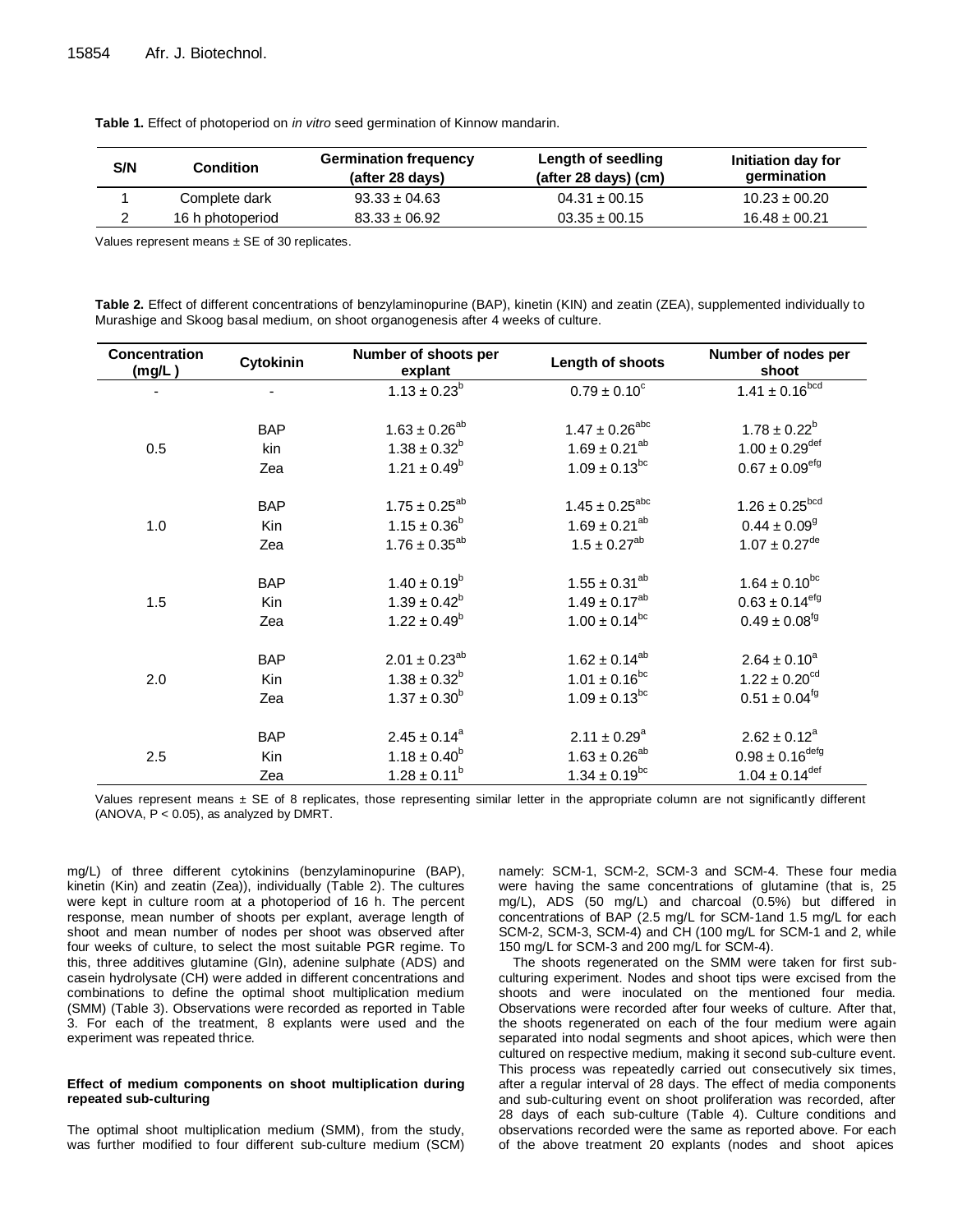| Gln $(mgL-1)$ | ADS $(mgl^{-1})$ | $CH (mgL-1)$   | <b>Number of shoots</b>       | Length of shoots (cm)         | <b>Number of nodes</b>       |
|---------------|------------------|----------------|-------------------------------|-------------------------------|------------------------------|
| Control       | -                | $\blacksquare$ | $2.45 \pm 0.14$               | $2.11 \pm 0.29$ <sup>de</sup> | $2.62 \pm 0.12^{bc}$         |
| 25            |                  |                | $4.03 \pm 0.26$ <sup>fg</sup> | $2.34 \pm 0.30^{\text{cd}}$   | $3.25 \pm 0.39^{ab}$         |
| 50            |                  | $\blacksquare$ | $3.38 \pm 0.12^h$             | $2.09 \pm 0.14^{\text{de}}$   | $3.38 \pm 0.35^{ab}$         |
| 100           |                  |                | $1.20 \pm 0.07$ <sup>1</sup>  | $1.58 \pm 0.22^e$             | $3.25 \pm 0.31^{ab}$         |
|               | 50               | $\blacksquare$ | $5.97 \pm 0.13^{\circ}$       | $2.38 \pm 0.31^{\text{cd}}$   | $2.63 \pm 0.25^{bc}$         |
|               | 100              | $\blacksquare$ | $3.94 \pm 0.19$ <sup>g</sup>  | $1.99 \pm 0.33^{\text{de}}$   | $3.26 \pm 0.27^{ab}$         |
|               | 150              | $\blacksquare$ | $4.88 \pm 0.07$ <sup>de</sup> | $2.87 \pm 0.17^{bc}$          | $2.38 \pm 0.11$ <sup>c</sup> |
|               | $\blacksquare$   | 50             | $4.50 \pm 0.13$ <sup>ef</sup> | $2.97 \pm 0.19^{bc}$          | $2.65 \pm 0.08^{bc}$         |
|               | $\blacksquare$   | 100            | $5.18 \pm 0.05^{\circ}$       | $3.14 \pm 0.19^b$             | $3.12 \pm 0.16^{abc}$        |
| 25            | 50               | 100            | $7.24 \pm 0.19^a$             | $4.13 \pm 0.27$ <sup>a</sup>  | $3.88 \pm 0.17^a$            |
| 25            | 100              | 100            | $6.59 \pm 0.30^b$             | $2.88 \pm 0.17^{bc}$          | $3.38 \pm 0.23^{ab}$         |
| 25            | 150              | 100            | $3.75 \pm 0.29$ <sup>gh</sup> | $3.02 \pm 0.18^{bc}$          | $3.37 \pm 0.38^{ab}$         |

**Table 3.** Effect of glutamine (Gln), adenine sulphate (ADS) and casein hydrolysate (CH), supplemented in different concentrations and combinations to MS medium having 2.5 mg/L BAP, on shoot multiplication after 4 weeks of culture.

Values represent means ± SE of 8 replicates, those representing similar letter in the appropriate column are not significantly different (ANOVA, P < 0.05), as analyzed by DMRT.

**Table 4.** Effect of various combinations of benzylaminopurine (BAP) and casein hydrolysate (CH) supplemented to MS medium having 25 mg/L glutamine (Gln), 50 mg/L adenine sulphate (ADS) and 0.5% charcoal, on shoot proliferation of *Citrus reticulata*, during repeated six subculture (SC).

| <b>Subculture</b> | <b>Medium</b> | <b>BAP</b> | <b>CH</b> | Number of                     | Length of            | Number of                    | <b>Comment</b> |
|-------------------|---------------|------------|-----------|-------------------------------|----------------------|------------------------------|----------------|
| event             | name          | (mg/L)     | (mg/L)    | shoots per node               | shoots (cm)          | nodes                        |                |
|                   | SCM-1         | 2.5        | 100       | $8.80 \pm 0.34^c$             | $3.37 \pm 0.11^b$    | $3.25 \pm 0.23^b$            | $+$            |
| First SC          | SCM-2         | 1.5        | 100       | $9.50 \pm 0.57^b$             | $3.65 \pm 0.11^b$    | $3.10 \pm 0.23^b$            | $+$            |
|                   | SCM-3         | 1.5        | 150       | $11.65 \pm 0.49^b$            | $3.59 \pm 0.11^b$    | $3.30 \pm 0.30^b$            | $++$           |
|                   | SCM-4         | 1.5        | 200       | $13.30 \pm 0.30^a$            | $4.20 \pm 0.10^a$    | $4.25 \pm 0.27$ <sup>a</sup> | $^{+++}$       |
|                   | SCM-1         | 2.5        | 100       | $9.30 \pm 0.33^d$             | $3.65 \pm 0.10^b$    | $3.15 \pm 0.24^b$            |                |
|                   | SCM-2         | 1.5        | 100       | $10.20 \pm 0.58$ <sup>c</sup> | $3.13 \pm 0.12^c$    | $4.15 \pm 0.29$ <sup>a</sup> |                |
| Second SC         | SCM-3         | 1.5        | 150       | $12.45 \pm 0.34^b$            | $4.08 \pm 0.16^a$    | $4.05 \pm 0.23$ <sup>a</sup> | $++$           |
|                   | SCM-4         | 1.5        | 200       | $13.80 \pm 0.43^a$            | $4.34 \pm 0.17^a$    | $4.20 \pm 0.30^a$            | $^{+++}$       |
|                   | SCM-1         | 2.5        | 100       | $11.40 \pm 0.49^b$            | $4.01 \pm 0.15^a$    | $4.65 \pm 0.40^a$            |                |
|                   | SCM-2         | 1.5        | 100       | $12.05 \pm 0.49^{ab}$         | $3.35 \pm 0.14^b$    | $3.15 \pm 0.28^b$            |                |
| Third SC          | SCM-3         | 1.5        | 150       | $13.10 \pm 0.44$ <sup>a</sup> | $3.55 \pm 0.12^b$    | $4.30 \pm 0.19^a$            | $++$           |
|                   | SCM-4         | 1.5        | 200       | $13.10 \pm 0.57$ <sup>a</sup> | $4.21 \pm 0.18^a$    | $4.30 \pm 0.33$ <sup>a</sup> | $^{+++}$       |
|                   | SCM-1         | 2.5        | 100       | $6.85 \pm 0.42^d$             | $2.55 \pm 0.12^b$    | $3.40\pm0.34^{\text{b}}$     |                |
|                   | SCM-2         | 1.5        | 100       | $7.75 \pm 0.49^{\circ}$       | $3.36 \pm 0.16^{ab}$ | $3.30 \pm 0.23^b$            |                |
| Fourth SC         | SCM-3         | 1.5        | 150       | $13.55 \pm 0.33^b$            | $3.72 \pm 0.14^{ab}$ | $3.25 \pm 0.27^b$            | $++$           |
|                   | SCM-4         | 1.5        | 200       | $15.00 \pm 0.46^a$            | $3.92 \pm 0.10^a$    | $4.40 \pm 0.38$ <sup>a</sup> | $^{+++}$       |
|                   | SCM-1         | 2.5        | 100       | $5.70 \pm 0.40^d$             | $3.40 \pm 0.13^b$    | $3.25 \pm 0.26^b$            |                |
|                   | SCM-2         | 1.5        | 100       | $7.75 \pm 0.44^c$             | $3.48 \pm 0.10^b$    | $3.20 \pm 0.25^b$            |                |
| Fifth SC          | SCM-3         | 1.5        | 150       | $12.65 \pm 0.59^b$            | $4.01 \pm 0.17^a$    | $4.10 \pm 0.31^{ab}$         | $+$            |
|                   | SCM-4         | 1.5        | 200       | $14.30 \pm 0.39^a$            | $3.66 \pm 0.15^{ab}$ | $4.70 \pm 0.39^a$            | $^{+++}$       |
|                   | SCM-1         | 2.5        | 100       | $5.99 \pm 0.66^{\circ}$       | $3.01 \pm 0.11^b$    | $3.10 \pm 0.28^b$            |                |
|                   | SCM-2         | 1.5        | 100       | $5.15 \pm 0.43^c$             | $3.11 \pm 0.15^b$    | $4.15 \pm 0.23$ <sup>a</sup> |                |
| Sixth SC          | SCM-3         | 1.5        | 150       | $11.70 \pm 0.47^b$            | $3.61 \pm 0.11^a$    | $4.00 \pm 0.21$ <sup>a</sup> | $+$            |
|                   | SCM-4         | 1.5        | 200       | $14.10 \pm 0.45^a$            | $3.80 \pm 0.05^a$    | $4.55 \pm 0.37^a$            | $^{+++}$       |

Values represent means ± SE of 20 replicates, those representing similar letter in the appropriate column are not significantly different (ANOVA, P < 0.05), as analyzed by DMRT. - Early leaf fall and pale green leaves, wea P < 0.05), as analyzed by DMRT. - Early leaf fall and pale green leaves, weak stem, sickly appearance, + frequency, sickly appearance, ++ No leaf fall, No chlorosis, healthy shoots, +++Healthy thick shoots with enlarged leaves.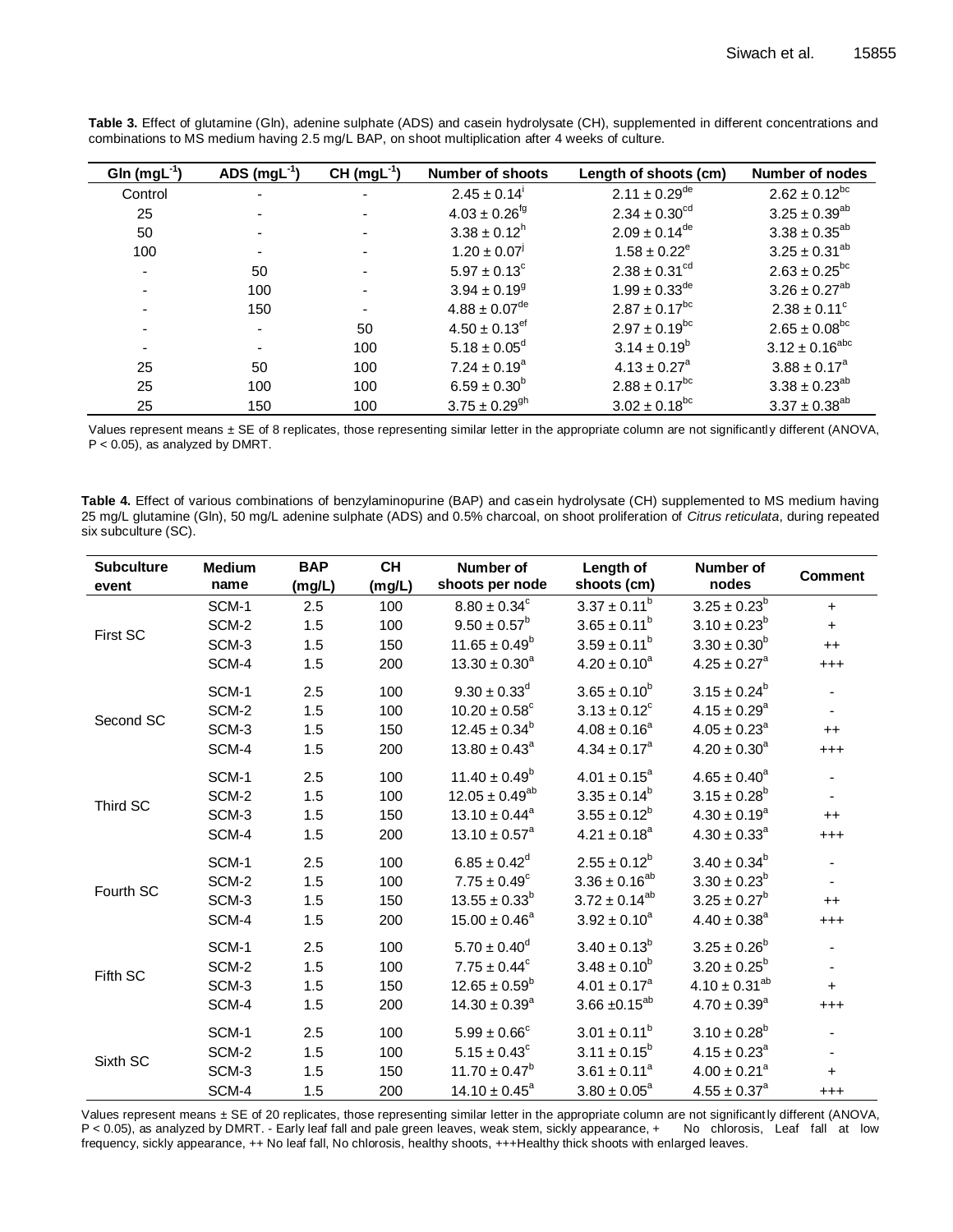**Table 5.** Effect of different concentrations and combinations of naphthalene acetic acid (NAA), indole butyric acid (IBA), indole acetic acid (IAA) and casein hydrolysate (CH) on rooting frequency, length of the longest root and root number, after four weeks of culture.

| <b>NAA</b><br>$(mgl-1)$ | <b>IBA</b><br>$(mgl-1)$ | <b>IAA</b><br>$(mgl-1)$ | <b>CH</b><br>$(mgl-1)$   | Rooting<br>(%)                    | Longest root<br>length (cm)  | Number of roots                 |
|-------------------------|-------------------------|-------------------------|--------------------------|-----------------------------------|------------------------------|---------------------------------|
| Control                 |                         |                         |                          | $00.00 \pm 00.00$                 | $00.00 \pm 00.00^e$          | $00.00 \pm 00.00^{\circ}$       |
| 0.1                     | 1.0                     |                         |                          | $55.00 \pm 11.41^{\text{de}}$     | $1.51 \pm 0.12^d$            | $00.45 \pm 00.11^{\text{cd}}$   |
| 0.5                     | 1.0                     |                         |                          | 65.00 $\pm$ 10.94 <sup>bcde</sup> | $3.01 \pm 0.31^{bc}$         | $00.55 \pm 00.15^{\text{cd}}$   |
|                         | 1.0                     | 0.1                     |                          | $65.00 \pm 10.94^{\text{bcde}}$   | $3.19 \pm 0.16^b$            | $00.65 \pm 00.15^{\circ}$       |
|                         | 1.0                     | 0.5                     |                          | $60.00 \pm 11.23^{\text{cde}}$    | $2.90 \pm 0.14^{bc}$         | $01.05 \pm 00.19^{bc}$          |
| 0.1                     | 2.0                     |                         |                          | $70.00 \pm 10.51^{\text{abcd}}$   | $2.52 \pm 0.12^{\circ}$      | $00.95 \pm 00.21$ <sup>bc</sup> |
| 0.5                     | 2.0                     |                         |                          | $40.00 \pm 11.23^e$               | $2.86 \pm 0.11^{bc}$         | $00.65 \pm 00.23$ <sup>c</sup>  |
|                         | 2.0                     | 0.1                     |                          | $90.00 \pm 06.88^{ab}$            | $3.22 \pm 0.23^b$            | $01.45 \pm 00.26^b$             |
|                         | 2.0                     | 0.5                     | $\overline{\phantom{0}}$ | $85.00 \pm 8.19^{abc}$            | $2.84 \pm 0.16^{bc}$         | $01.35 \pm 00.23^b$             |
|                         | 2.0                     | 0.1                     | 50                       | $90.00 \pm 06.88^{ab}$            | $04.88 \pm 00.12^{\text{a}}$ | $02.80 \pm 00.26$ <sup>a</sup>  |
|                         | 2.0                     | 0.1                     | 100                      | $95.00 \pm 05.00^a$               | $03.78 \pm 00.18^{\circ}$    | $02.30 \pm 00.16^{\text{ a}}$   |

Values represent means  $\pm$  SE of 20 replicates, those representing similar letter in the appropriate column are not significantly different (ANOVA, P < 0.05), as analyzed by DMRT.

Table 6. Effect of different potting mixture viz. P<sub>1</sub> (sand:soil in 1:1), P<sub>2</sub> (sand:soil:vermiculite mixture in 1:1:1 ratio) and P<sub>3</sub> (sand:soil:vermiculite mixture in 1:1:2 ratio) on plant survival and plant growth, after one month of acclimatization of *in vitro* regenerated plantlets of Kinnow mandarin.

| S/N | <b>Potting mixture</b> | Survival percentage             | Number of leaves after one month | Height after one month (cm) |
|-----|------------------------|---------------------------------|----------------------------------|-----------------------------|
|     |                        | $45.00 \pm 11.41^{\circ}$       | $02.65 \pm 00.29^{\circ}$        | $02.80 \pm 00.14^{\circ}$   |
|     | $P_{2}$                | 65.00 $\pm$ 10.94 <sup>ab</sup> | $03.15 \pm 00.26^{\circ}$        | $03.24 \pm 00.19^{\circ}$   |
|     | $P_3$                  | $80.00 \pm 09.18^{\circ}$       | $05.30 \pm 00.41$ <sup>a</sup>   | $04.50 \pm 00.13^{\circ}$   |

Values represent means  $\pm$  SE of 20 replicates, those representing similar letter in the appropriate column are not significantly different (ANOVA, P<0.05), as analyzed by DMRT.

excised from the *in vitro* regenerated shoots) were used and the experiment was repeated thrice.

#### **Rooting, acclimatization and transplantation**

The full strength MS medium having 0.5% charcoal along with different concentrations and combinations of indole acetic acid (IAA), indole butyric acid (IBA) was used for *in vitro* rooting (Table 5). To the most suitable PGR regime, selected from this study, casein hydrolysate (CH) was added in two concentrations namely: 50 and 100 mg/L for exploring the effects on rooting (Table 5). Percent root induction, number of roots and the length of longest root per shoot were recorded after four weeks of culture. For each of the above treatment, 20 shoots were used and the experiment was repeated thrice.

#### **Acclimatization and transplantation**

The plantlets with well developed roots were removed from culture, washed thoroughly with sterile water and transferred to three different potting mixture- P1 (garden soil and sand in 1:1 ratio), P2 (garden soil, sand and vermiculite mix in 1:1:1 ratio) and P3 (garden soil, sand and vermiculite mix in 1:1:2 ratio) (Table 6). For each treatment, 20 replicates were used and the experiment was repeated thrice. The plantlets were covered with transparent plastic to maintain the high humidity and were watered once a day and kept in culture room. The plastic sheets were removed periodically and after 25 to 30 days the plantlets were shifted to the soil.

#### **Statistical analysis**

The experiments were set up in completely randomized design (CRD) and repeated thrice. The data were analyzed by Analysis of Variance (ANOVA) followed by Duncan multiple range test. Data analysis was carried out by using SPSS version 18.

## **RESULTS**

### *In vitro* **germination of seeds**

Seeds cultured on MS basal medium, germinated successfully after a mean of 10.23 days, when incubated in complete dark conditions while incubation in a photoperiod of 16 h, took an average of 16.48 days for initiation of germination (Table 1). Frequency of seed germination was higher (93.33%) under dark conditions as compared to under 16 h photoperiodic incubation (83.33%), with seedlings reaching to a height of 4.31 and 3.35 cm respectively after 28 days (Table 1).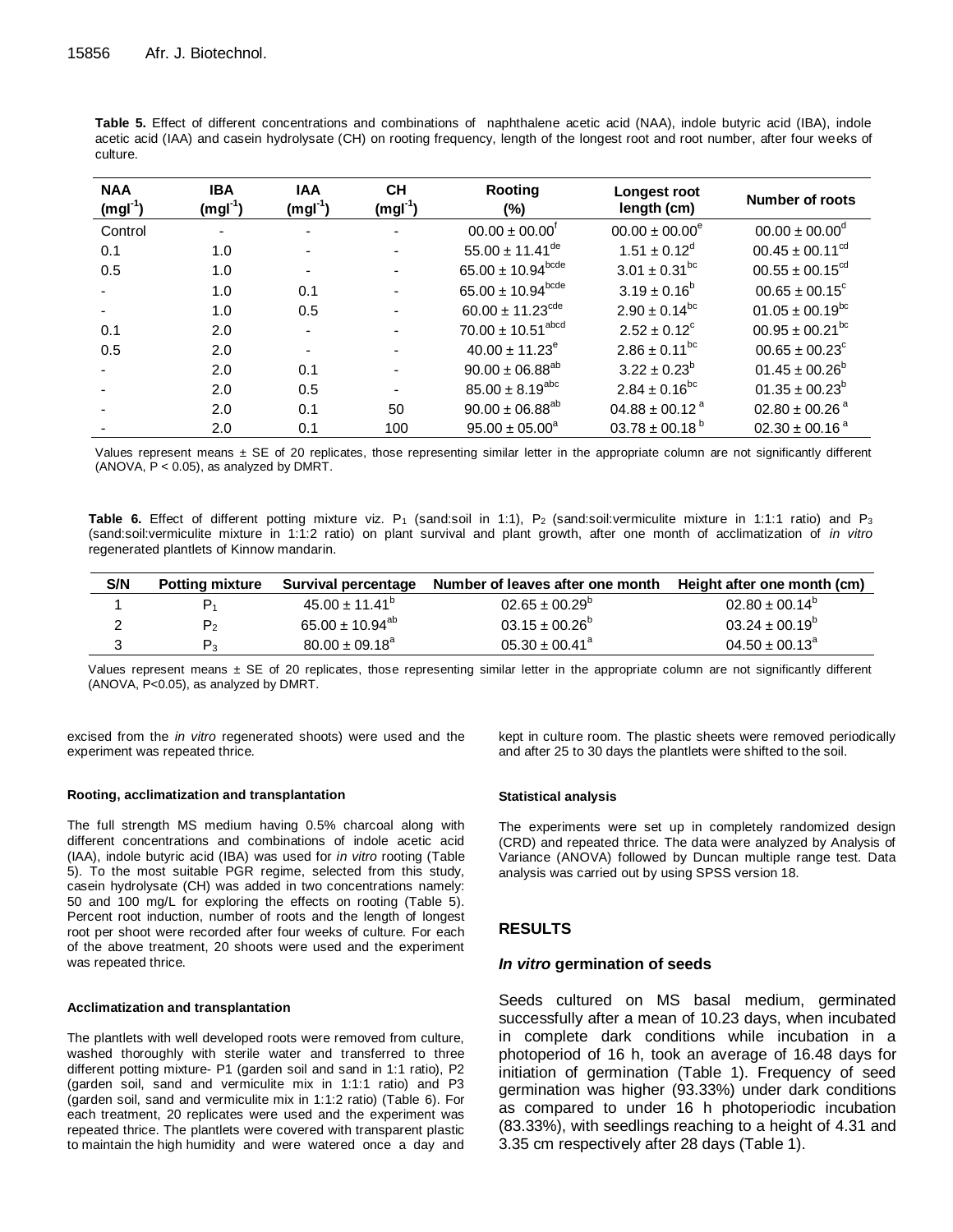

**Figure 1.** Shoots proliferating from shoot tip explant on MS medium supplemented with 2.5 mg/L BAP.

# **Effect of cytokinins and additives on shoot proliferation**

The shoot tip (ST) explant responded with hundred per cent frequencies on all PGR regimes used in the present study. Amongst various concentration of the three cytokinins, BAP at the concentration of 2.5 mg/L induced maximum number of shoots (2.45) per explant (Table 2) (Figure 1). None of the concentrations of kin and Zea were found suitable for shoot multiplication. The proliferated shoots reached to a maximum average height of 2.11 cm with significantly higher nodes (mean number of 2.62) per shoot (Figure 1), on medium having 2.5 mg/L BAP. The shoots, on kinetin supplemented medium were having less number of nodes but longer inter-nodal space as compared to shoots obtained on BAP/Zea fortified medium.

The inclusion of Gln, ADS and CH, individually as well as in combination, significantly affected the shoot multiplication rate, when added to the MS medium having 2.5 mg/L BAP (the most suitable cytokinin level for shoot proliferation as reported above, taken as control for this study) (Table 3). Gln and ADS, when supplied individually, favored the shoot multiplication at low level namely: 25 mg/L of Gln and 50 mg/L of ADS each, while CH was found favoring the shoot proliferation at higher level (100 mg/L), amongst the various concentrations of each used in the study (Table 3). The higher concentration of Gln (100 mg/L) was found inhibitory for shoot proliferation as well as elongation. The combination of 25 mg/L Gln, 50 mg/L ADS and 100 mg/L CH exhibited a synergistic positive impact on shoot multiplication, more than their individual's affect; the shoot multiplication rate was increased by three fold (7.23 shoots/explant) (Figure

2) from that on control (2.45 shoots/explant) (Table 3). The same combination also resulted in elongated shoots (4.13 cm, on an average) with enlarged leaves and more number of nodes per shoot (3.88) (Table 3) (Figure 2). This medium having 2.5 mg/L BAP, 25 mg/L Gln, 50 mg/L ADS and 100 mg/L CH was considered as optimal SMM.

# **Shoot multiplication during repeated sub-culture**

The individual shoots were isolated from multiple shoot clumps, obtained in the above study. Nodal segments and shoot tips were excised from separated shoots and cultured on each of the four sub-culture medium viz. SCM-1, SCM-2, SCM-3 and SCM-4, repeatedly for the six consecutive months. No significant difference in the response of nodal segments and shoot apices was observed and so response of each was combined together for calculating the average value recorded in Table 4.

For each sub-culture, the combination of higher BAP (2.5 mg/L) and lower CH (100 mg/L) level namely: SCM-1 was found to be least supportive for shoot proliferation and the shoots proliferated on this medium suffered with problems like leaf fall, chlorosis, less vigour etc. (Table 4). Rather, the medium having lower BAP (1.5 mg/L) and highest level of CH (200 mg/L) was found most suitable for shoot multiplication as well as for healthy growth of the shoots, for each sub-culture.

For the prolonged maintenance of proliferating cultures, the potential of the four sub-culture medium for shoot proliferation during repeated sub-culturing was compared. The shoots proliferated with different rate and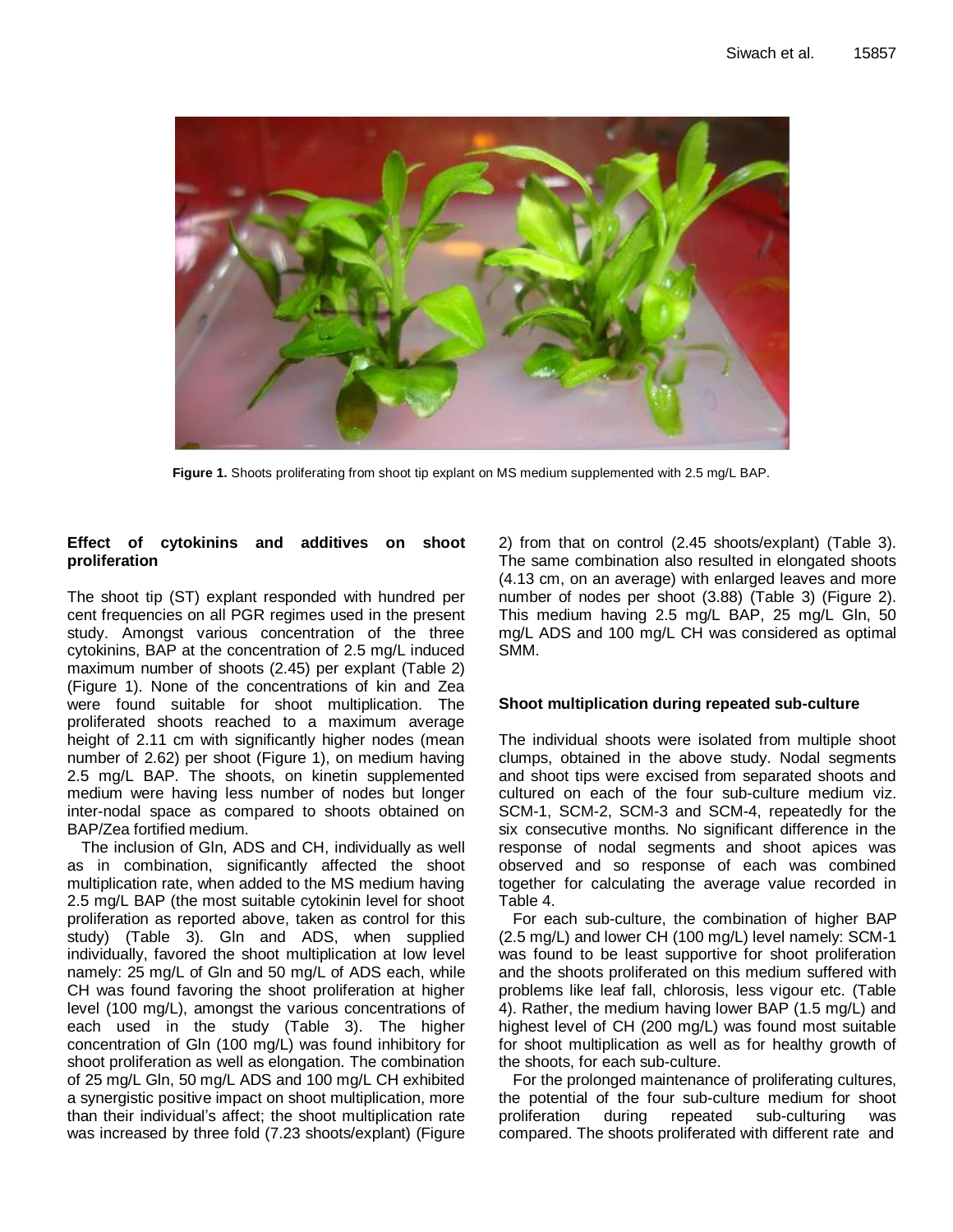

**Figure 2.** Enhanced shoot multiplication from shoot tip explant on optimal shoot multiplication medium (SMM) having 2.5 mg/L BAP along with 25 mg/L Gln, 50 mg/L ADS and 100 mg/L CH.

different quality after each sub-culture, on the respective medium. The medium SCM-1, having the same composition as the optimal shoot proliferation medium in the primary cultures that is, SMM (2.5 mg/L BAP  $+ 25$ mg/L Gln + 50 mg/L ADS + 100 mg/L CH) but with additional 0.5% charcoal, resulted in higher shoot multiplication in the initial sub-cultures event (8.80 shoots/explant in first sub-culture, 9.30 shoots/explant in second sub-culture and 11.30 shoots/explant in third subculture, Table 4), compared to that on SMM (7.23 shoots/explant, Table 3). But after third sub-culture, shoot proliferation rate decreased drastically on SCM-1 and the shoots obtained were unhealthy also. Lowering of BAP concentration to 1.5 mg/L, keeping all other components same, to formulate the SCM-2 medium did not serve any good. Like the SCM-1, it also performed poorly, both in terms of multiplication rate as well as in terms of quality (shoots appeared sick exhibiting chlorosis, early leaf fall and less vigor) and this started after the second subculture and continued the same way till the end Keeping the BAP same as in SCM-2 (1.5 mg/L), when CH concentration was increased to 150 and 200 mg/L in SCM-3 and SCM-4, respectively, the shoot proliferation rate increased and quality of shoots improved after every sub-culture. The medium SCM-4, having the highest CH concentration (200 mg/L) was found to support the highest shoot multiplication rate (ranging from 13.10 to 15.00 shoots per explant, on an average), consistently for the six consecutive sub-cultures (Table 4). Shoots proliferated on the same medium (that is, SCM-4) were very healthy, having thick, elongated stem with enlarged leaves, after every sub-culture (Figure 3a and b). Another

medium SCM-3 (150 mg/L CH and 1.5 mg/L BAP) also supported good proliferation rate (ranging from 11.65 to 13.55 shoots per explant, on an average) during the consecutive six sub-cultures but shoots obtained on this exhibited the healthy signs only till the fourth sub-culture, after that the shoots gave a sickly look and exhibited leaf fall at low frequency (Table 4).

# **Rooting, acclimatization and transplantation**

Rooting of the *in vitro* regenerated shoots was not observed on PGRs free medium. Roots were induced in the shoots with different frequencies on different concentrations and combinations of naphthaleneacetic acid (NAA), IBA and IAA (Table 5). Significantly higher frequencies of root induction were observed on medium having 2.0 mg/L IBA in combination with 0.1 mg/L IAA (90 %) and on medium having 2.0 mg/L IBA along with 0.5 mg/L IAA (85%) (Table 5). The average length of the longest root was maximum (3.22 cm) on the combination of 2.0 mg/L IBA with 0.1 mg/L IAA and the same medium supported maximum number of roots per shoot (1.45, on an average) (Figure 4a). Addition of CH to this medium (having 2.0 mg/L IBA and 0.1 mg/L IAA), significantly enhanced the *in vitro* rooting. Amongst the two concentrations of CH used, 100 mg/L concentration was found most suitable; it resulted in enhanced rooting frequency (95%), more number of roots per shoot (2.30) and increased length of the longest root (3.78) (Figure 4b, Table 5).

*In vitro* formed plantlets with well developed root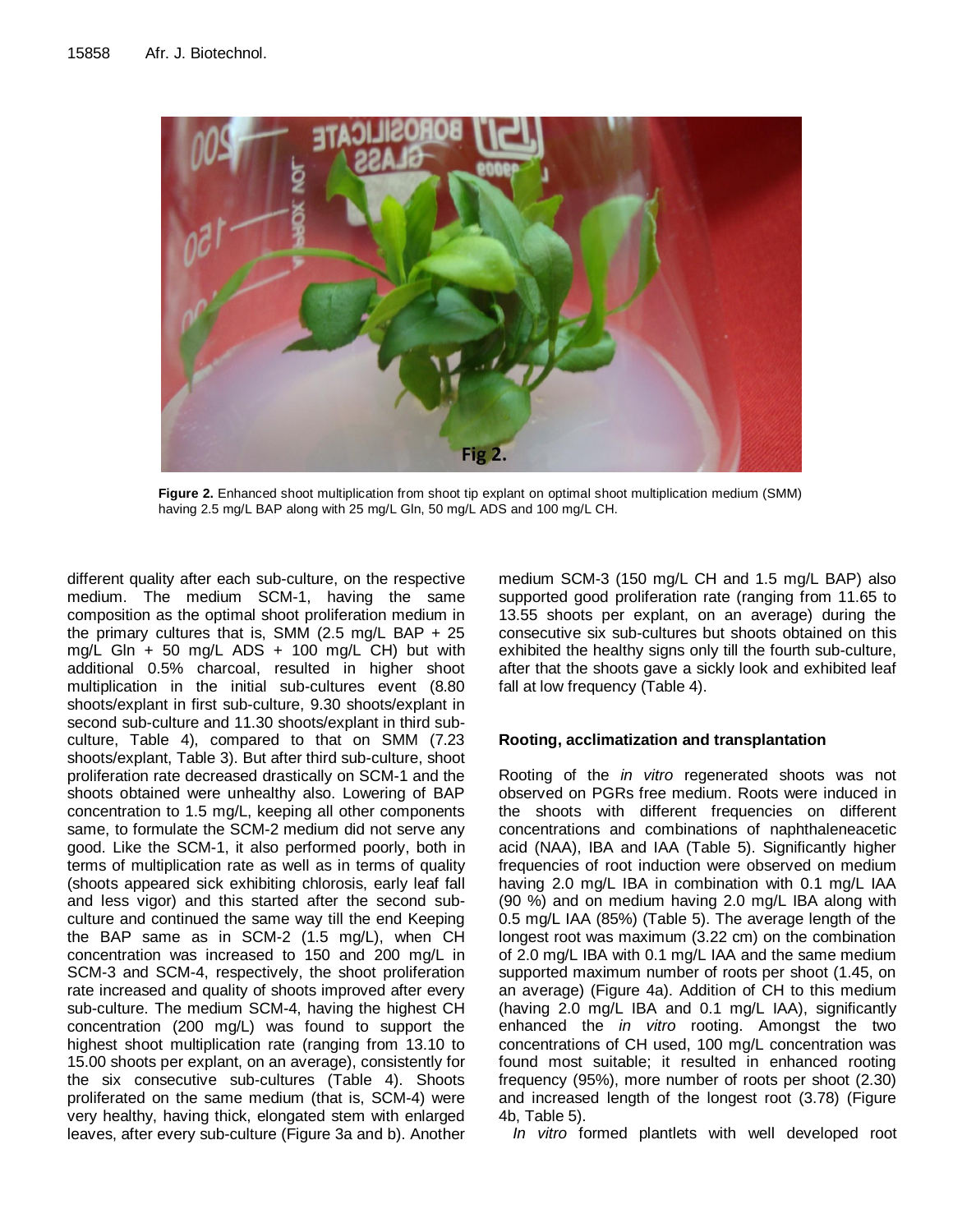

**Figure 3.** Shoot multiplication on SCM-4 medium (MS medium having 1.5 mg/L BAP, 25 mg/L Gln, 50 mg/l ADS and 100 mg/L CH) after (a) third sub-culture, (b) after sixth sub-culture.

system acclimatized differently in different potting mixture. Plantlets survived poorly on P1 potting mixture(having only garden soil and sand -1:1) (Table 6) (Figure 5). Addition of vermiculite mixture significantly improved the acclimatization process (Table 6). The maximum percent survival (80%), was observed on P3 potting mixture and the plantlets reached to a maximum height of 4.50 cm, on an average, with a mean of 5.30 number of leaves, after one month of acclimatization on the same potting mixture that is, P3 (Table 6 and Figure 5).

## **DISCUSSION**

A highly efficient micropropagation system, capable of sustainable multiplication of shoots, has been developed for *C. reticulata* Blanco. using shoot tip explants obtained from *in vitro* germinated seedling. In this study, the *in vitro* seed germination was favored by incubation of cultures in complete dark conditions, in accordance to the earlier observations recorded by Hassanein and Azooz (2003, 2004). Amongst the three cytokinins used, BAP was found as more suitable cytokinin for shoot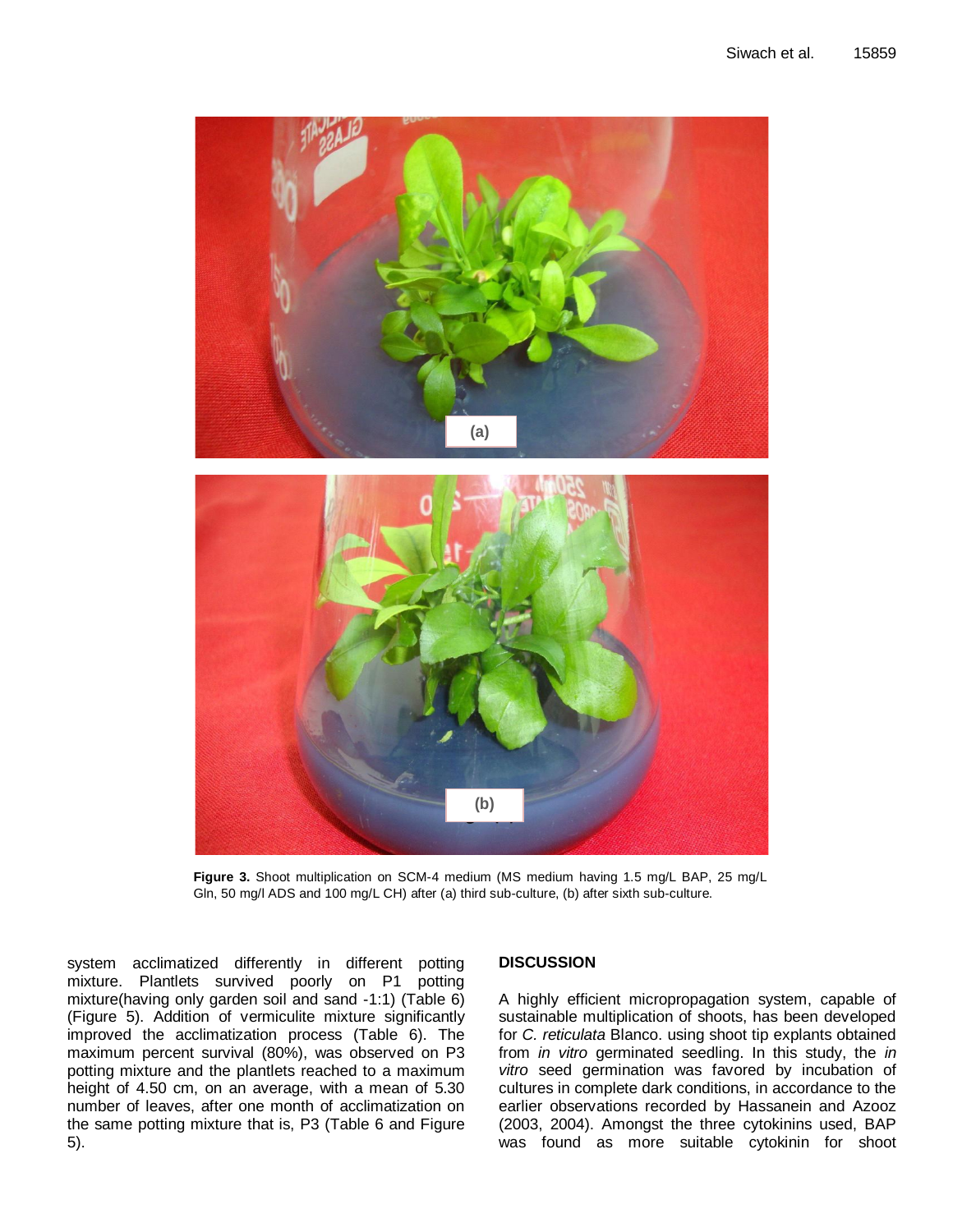

**Figure 4.** *In vitro* rooting of micro-shoots (**a**) on MS medium having 2.0 mg/L IBA and 0.1 mg/L IAA and (**b**) on MS medium having 2.0 mg/L IBA, 0.1 mg/L IAA and 100 mg/L CH.

proliferation; zeatin exhibited very low shoot multiplication rate while kinetin supported poor differentiation of nodes in the stems. The edge of BAP over other cytokinins has also been reported for some other citrus cultivars (Rathore et al., 2007). The shoot proliferation rate was significantly affected by addition of Gln, ADS and CH. The simulative role of ADS in shoot multiplication has been emphasized from time to time in various plants (Husain and Anis, 2004; Dhar and Upreti, 1999; Husain et al., 2008). In our study, we found 50 mg/L of ADS as highly effective for enhancing the shoot multiplication rate (4.88 shoots per explant). The effectiveness of organic nitrogen source like glutamine for enhanced multiplication has been reported for some other plant species also (Sanjaya et al., 2005; Vasudevan et al., 2004). It has been suggested that positive effect of organic nitrogen, in comparison to that of inorganic sources is associated to enhanced mobility of the former at a lower energy cost than the later (Kim and Moon, 2007). No report of use of amino acids in the tissue culture study of Kinnow, in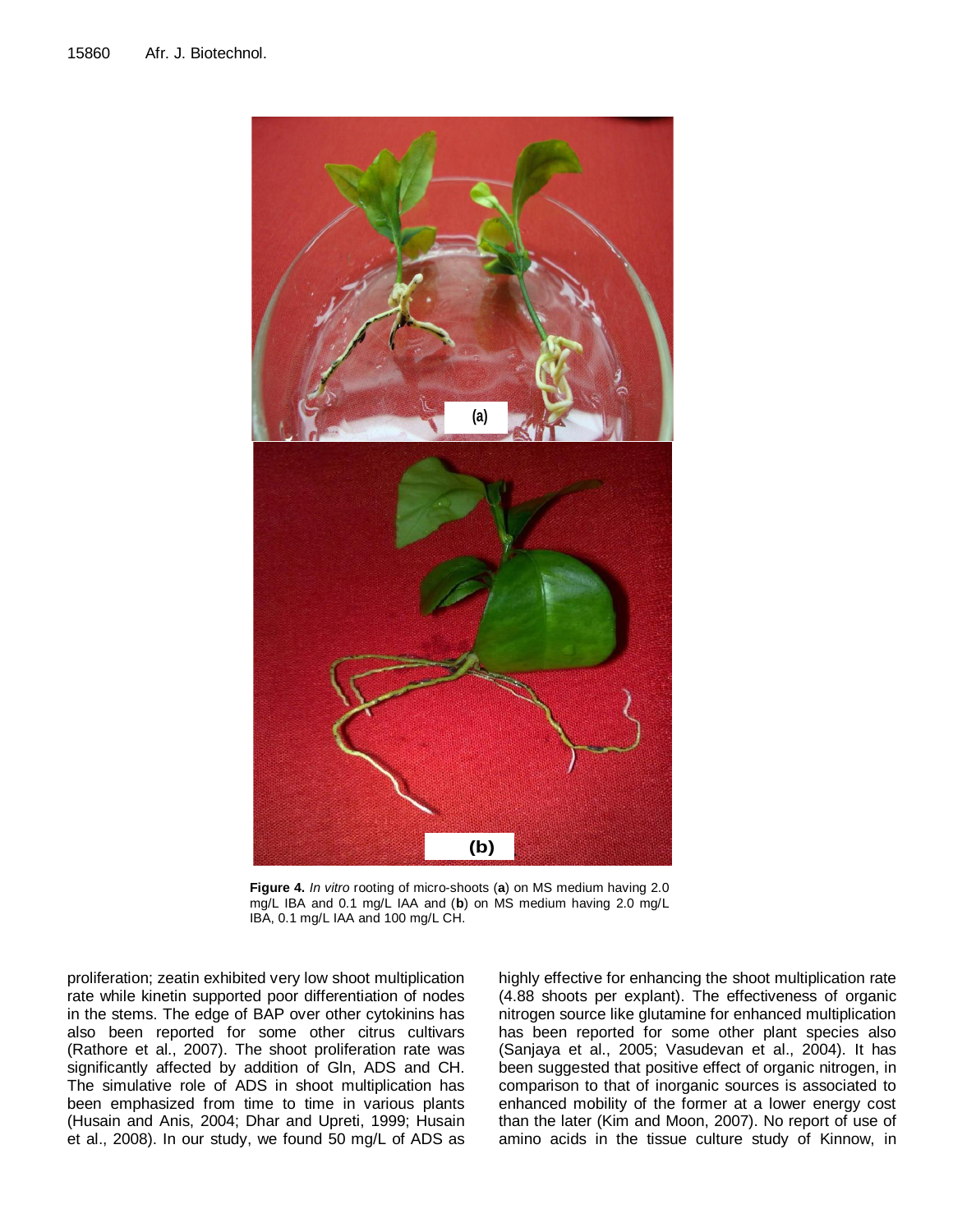

**Figure 5.** Plantlets, on different potting mixture namely: P1 (sand and soil in 1:1 ratio), P2 (sand, soil vermiculite mixture in 1:1:1 ratio) and P3 (sand: soil: vermiculite mixture in 1:1:2) after one month of acclimatization.

particular, and citrus species in general, is available, to the best of our survey. In the present study, the low level (25 mg/L) of glutamine in themedium increased the shoot multiplication (4.03 shoots per explant) while higher level (100 mg/L) lowered it (1.25 shoots per explant), indicating the requirement of an optimal amount of the supplied amino acid. In fact, instead of a single amino acid, mixture of amino acids like casein hydrolysate was found more supportive in shoot proliferation in the present study; shoot multiplication increased with increase in concentration of CH when supplied individually. Further the defined combination of ADS, Gln and CH (25 mg/L of Gln, 50 mg/L of ADS and 100 mg/L CH) was more suitable (greatly increased the shoot proliferation rate to 7.23 shoots per explant) than their individual's effect; indicating the enhanced availability of some cytokinin like activity as well as better nourishment, to the *in vitro*  cultures at this particular combination.

For the prolonged maintenance of proliferating cultures, high cytokinin concentration (2.5 mg/L BAP), as in SCM-1, performed well for first three cultures, afterwards, it was found unsuitable. In fact high proliferation rate on

SCM-1 for the first three sub-cultures (8.8, 9.3, 11.4 shoots/explant after first, second and third sub-culture, respectively) as compared to that on SMM (7.24) can be attributed to the presence of charcoal in SCM-1, as rest of the components were same in these two medium. Growth promoting effects of activated charcoal (AC) have been attributed to its capacity to adsorb unwanted phenolic oxidation exudates accumulated in culture media (Fridborg et al., 1978). Proliferation rate decreased drastically after third sub-culture on the SCM-1 medium. Keeping the concentration of Gln, ADS, charcoal and CH same as in SCM-1, when BAP concentration was lowered to 1.5 mg/L to form the SCM-2, the shoot proliferation rate on it, though better than that on SCM-1, also decreased after fourth sub-cultures. The shoots obtained on SCM-1 and SCM-2 was unhealthy since the second sub-culture event. Occurrence of defoliation of shoots during sub-culturing has also been reported during micropropagation studies on *Citrus limon* (Rathore et al., 2007). The problems of chlorosis and leaf fall can be due to extraordinary requirement of *in vitro* cells for some essential nutrients. This could further be correlated